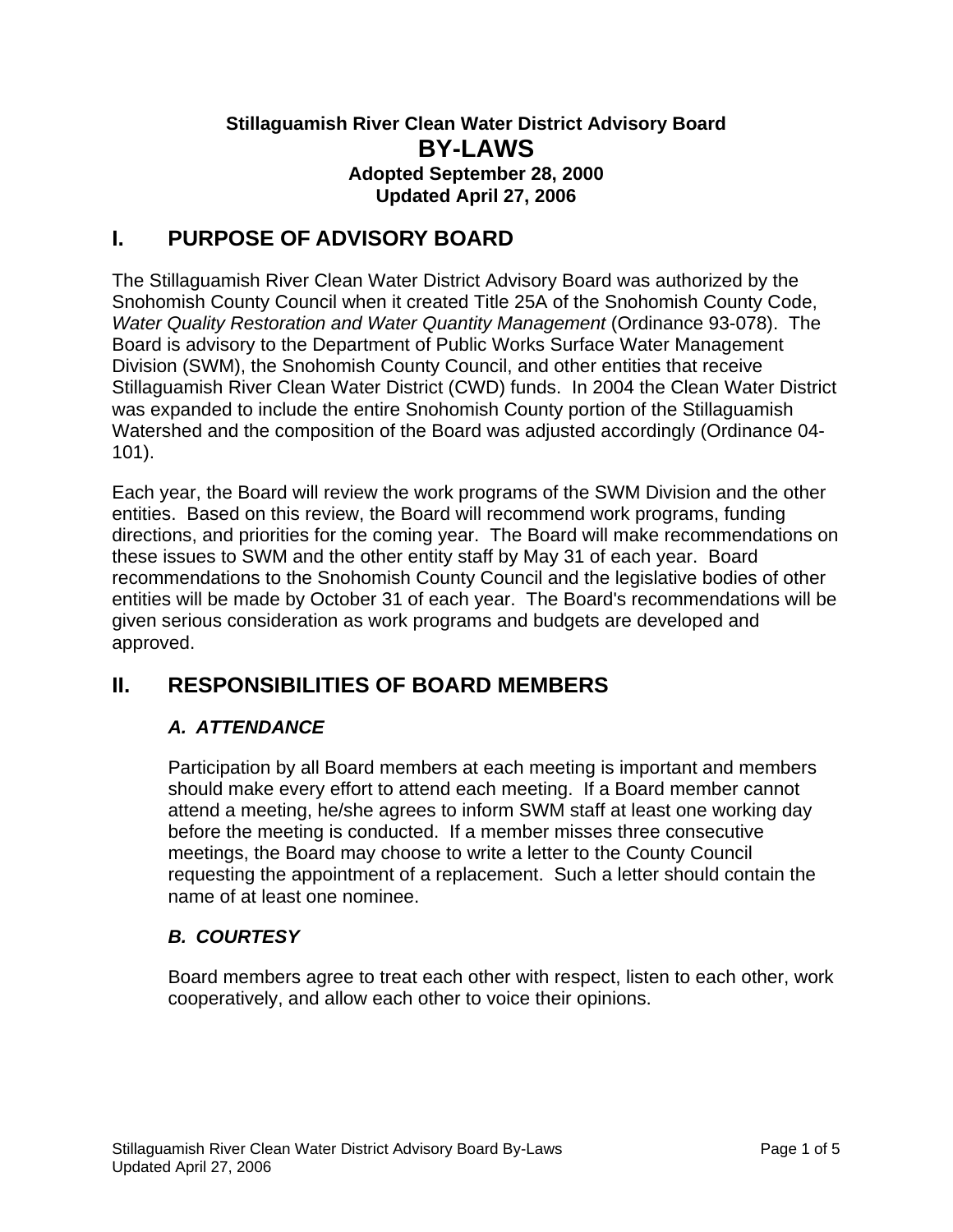## **III. ADVISORY BOARD COMPOSITION**

#### *A. REGULAR BOARD MEMBERS*

1. The Stillaguamish river clean water district advisory board shall include:

a. Five positions which shall be for rate payers from the single family rate category. Each of the following subwatersheds or geographic areas shall be represented: Lakes, North Fork Stillaguamish and tributaries, South Fork Stillaguamish and tributaries, Mainstem Stillaguamish and tributaries, and unincorporated UGA.

b. One position which shall be for a rate payer from the farm rate category.

c. One position which shall be for a rate payer from any one of the retail, industrial, or other land use rate categories.

d. The Stillaguamish flood control district and drainage district seven shall be entitled to one position.

e. Three positions for residential rate payers at large.

f. Each city adjoining the Stillaguamish river clean water district that has an interlocal agreement with the county for cooperation on water resource issues shall be entitled to one position.

g. One position each for the following: the Stillaguamish Tribe, the Tulalip Tribes, the state department of fisheries and the Snohomish conservation district.

h. The Snohomish health district (until such time as the health district receives funds from the district at which time they will serve as staff to the board).

i. Washington state department of ecology.

2. Staff members representing agencies receiving district funds as specified in SCC 25A.20.030(3) shall be present at all board meetings.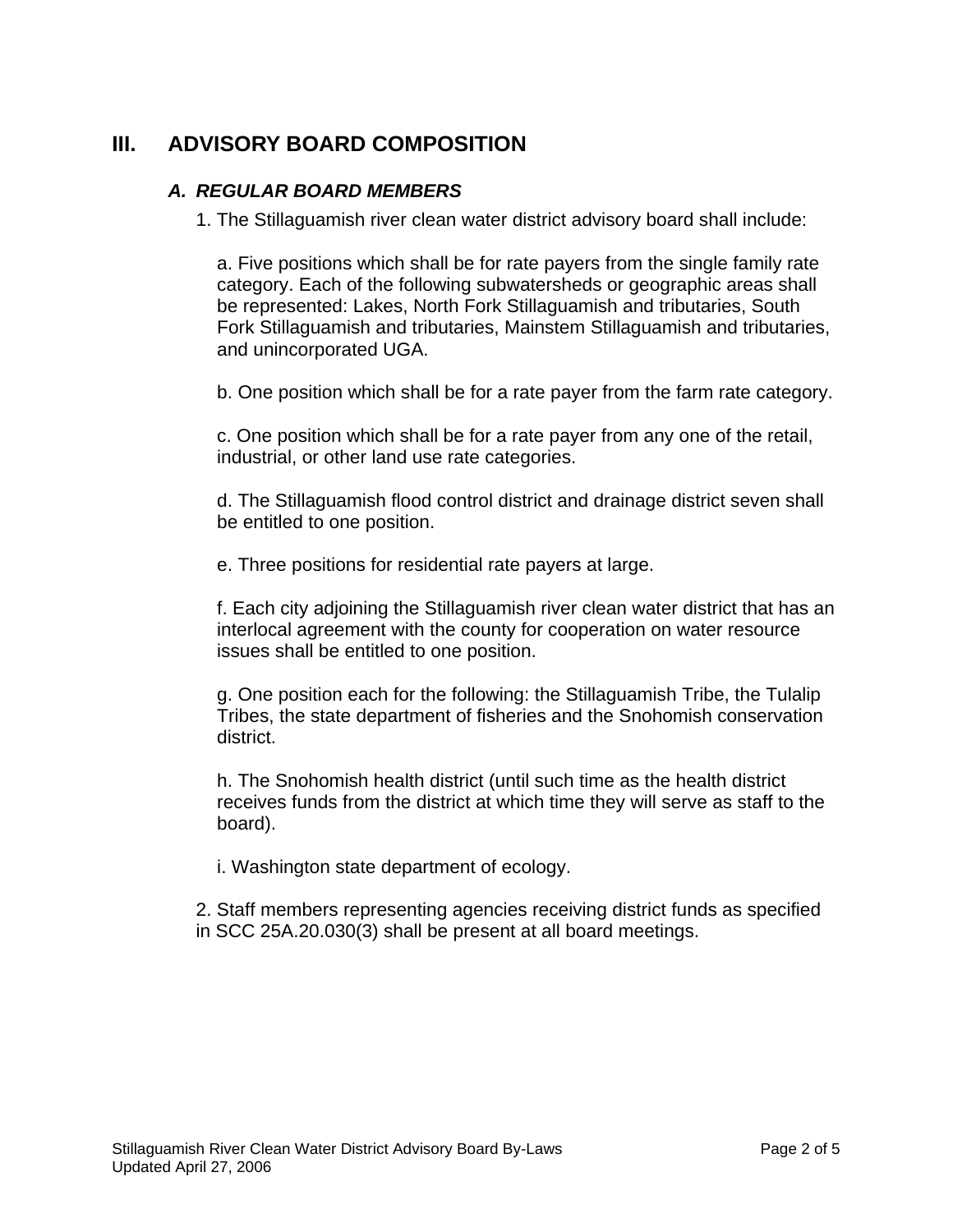### *B. NOMINATIONS & APPOINTMENTS TO THE BOARD*

When a rate payer vacancy occurs, the Surface Water Management Director will develop a pool of applicants from the appropriate category by advertising in the County's newspaper of record. The Director will also use other reasonable means to recruit interested applicants. The Director shall recommend and the County Executive shall nominate candidates for vacant rate payer positions.

When a special district, city, or agency vacancy occurs, the entity will nominate at least one candidate from its organization. The Director and the County Executive will forward the nominee(s) to the County Council.

The Snohomish County council will confirm or reject Board members nominated by the County Executive in accordance with Snohomish County Charter Section 2.20(6).

### *C. TERMS*

Each Board member term shall be for four years. Board members may serve a maximum of three consecutive terms.

### *D. ALTERNATES*

Members should minimize the number of times they miss meeting, However, when circumstances prevent Council-appointed Board members from attending a meeting, the Board member is encouraged to send an alternate to the meeting. Whenever possible the alternate should be the same person. Alternates are expected to participate in group discussions, but as non-voting members they will not take part in formulating official decisions or recommendations of the Board.

### *E. CHAIR AND VICE CHAIR*

Each April (or at the first full Board meeting thereafter), the Board shall choose a chair and vice chair. The chair and vice shall hold their respective offices for terms of one-year. The role of the chair is to: 1) lead meetings so that agendas are followed and meetings are adjourned on-time, 2) allow all members to be heard during discussions, 3) moderate discussions between members with differing points of view, 4) call for a vote when consensus cannot be reached, 5) determine how decisions/recommendations of the Board are communicated and to whom, and 6) coordinate with the vice chair and SWM staff to develop meeting agendas.

The role of the vice chair is to: 1) take the chair's role when the chair cannot attend meetings, and 2) coordinate with the chair and the SWM staff to develop meeting agendas.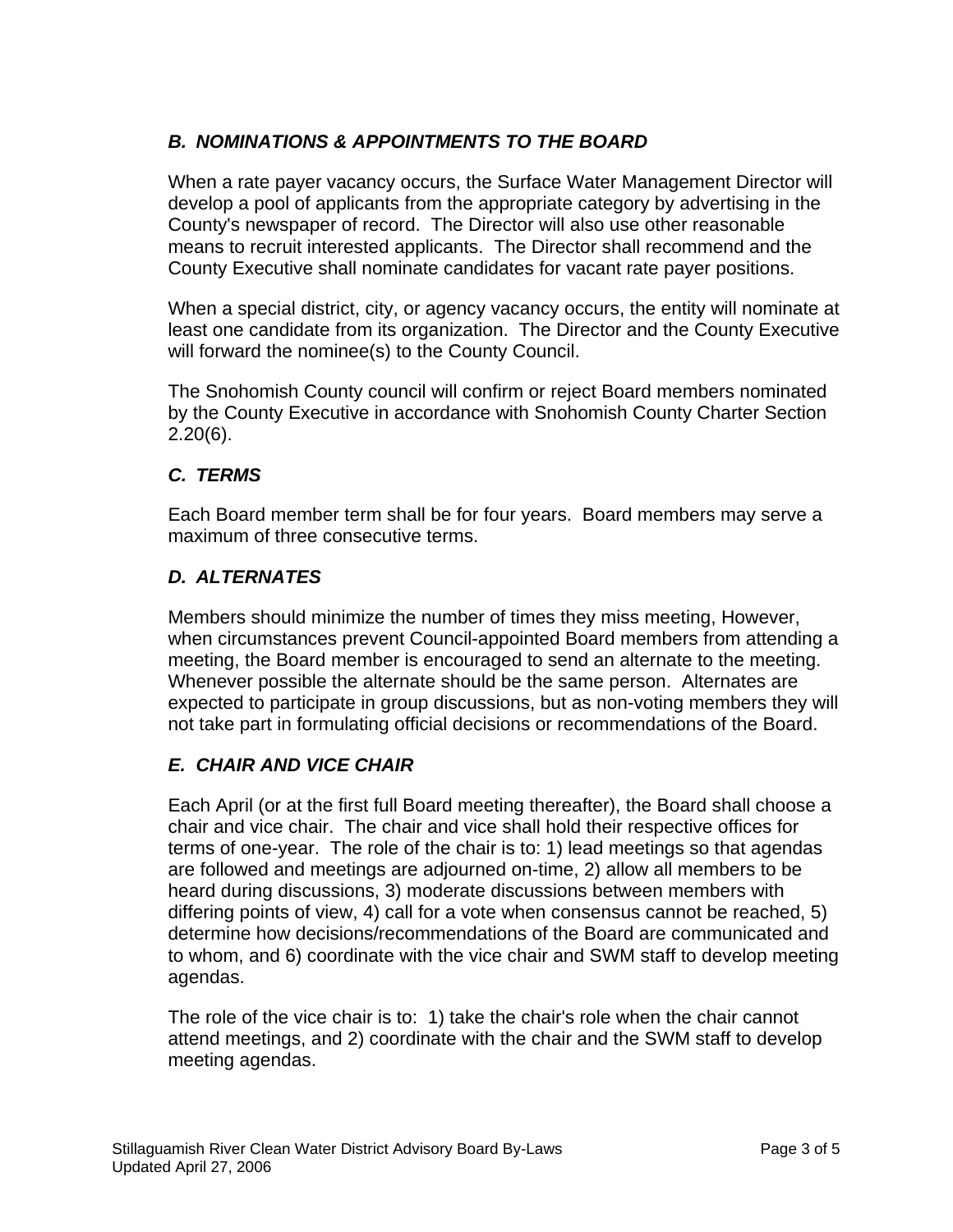### *F. SURFACE WATER MANAGEMENT STAFF*

The Snohomish County Public Works Surface Water Management Division (SWM) shall be the main County contact for the Board. The SWM Director shall appoint a SWM staff member to organize meetings, distribute agendas, prepare information/presentations for the Board. Other duties of the SWM staff member will be to write summaries of the meetings, and generally seek to facilitate the Board's activities.

## **IV. DECISION-MAKING**

#### *A. CONSENSUS & VOTING*

The Board will strive to make decisions by consensus but if consensus cannot be reached after multiple group discussions the Chair may call for a vote. Strong minority opinions will be recorded in meeting summaries and the dissenting Board member(s) may choose to attach a written minority opinion in the majority's official written recommendations.

#### *B. QUORUM*

A quorum shall exist if: 1) at least 50% of the Board members are present, AND IF 2) at least four of the Board members are rate payers. (At present this means nine members would have to be present AND four of the nine would need to be rate payers.)

### *C. ABSTENTIONS*

The by-laws will not require Board members representing special districts, cities, or agencies to abstain from participating in making decisions that relate directly to their organization.

#### *D. RECOMMENDATIONS*

Recommendations of the Board will be recorded in the meeting summaries. The Board may transmit these recommendations in writing to SWM, the Health District, the Conservation District, the County Council, the Board of Health, the Board of Supervisors, and the legislative bodies of the other entities. The Board may also choose to share its recommendations with legislative bodies at public meetings and/or hearings.